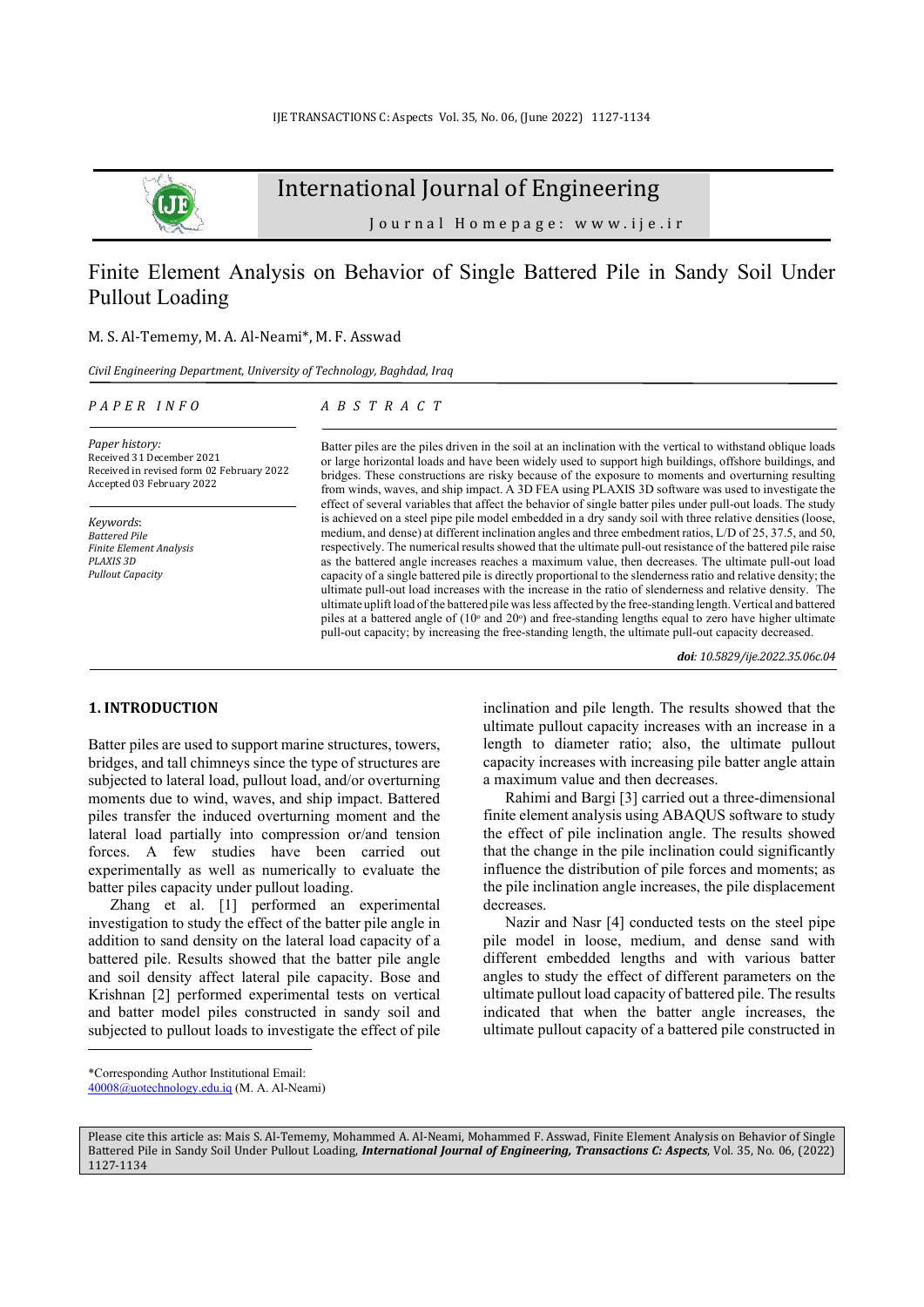dense and medium sand increases, while in loose sand, the ultimate pullout capacity decreases with an increase in the pile batter angle. The ultimate pullout capacity increases with an increase in the embedment ratio and relative density of sand.

Gaaver [5] conducted experimental model tests on single piles and pile in groups embedded in the sand and subjected to uplift loading to investigate the effect of pile embedment depth, relative density of soil, and piles arrangement in a group on the uplift capacity. The results concluded that the pile capacity increased with an increase in the relative density of the soil and the pile embedment ratio.

Al-Neami et al. [6] studied the ultimate capacity of a single pile model subjected to a compression load. The results indicate that an increase in battered angle would increase the pile capacity until it reached the peak value at 20°; then, the capacity decreased. Also, they studied the effect of relative density and slenderness ratio on pile load capacity. Increasing the relative density of the sand by 1.5 times will increase the pile load capacity twice, and the load capacity of the battered pile is less affected by an embedded ratio (L/D). Gebrselassie [7] presented FEA to investigate the response of a battered pile under horizontal, vertical, and oblique loads. It was noted that when the batter angle increases, a pile load-carrying lateral capacity increases until the angle reaches -20°; then, the resistance decrease and as the load inclination angle increased, the total and lateral deformation increases. Vali [8] studied the effects of the water table changes on the behavior of a geogrid reinforced soilfooting system on marine soft soil layers in Qeshm Island, Iran. The impacts of the water table and the geogrid layer specifications were evaluated by the finite element analysis to investigate the system's behaviors. The results indicate that water tables played a substantial role in the behaviors of the soil-footing systems. By decreasing the water table, the settlement decreased while the safety factor of the soil-footing system increased. Increasing the tensile strength of the geogrid layer resulted in decreasing the soil-footing system settlement and improving the safety factor of the system. Russo et al. [9] investigated the mechanical behavior of three hybrid piles equipped with strain gauges along the shaft via three loading tests. A new installation procedure for a foundation pile of a new Mall under design in a disused factory area and numerical simulations of the energy hybrid pile behavior was presented. The FEM package PLAXIS 2D was demonstrated to be capable of modeling the most important features of the complex behavior of a heat exchanger pile even with simple constitutive models for soil. The FE package PLAXIS 2D was used to simulate the behavior of an isolated hybrid energy pile installed in pyroclastic sandy soils and subjected to both thermal and mechanical loadings. In the technical literature, many

studies were limited to permanent situations where only the maximum temperature variations were considered.

Many factors influence batter piles under pullout loads. Thus, it becomes necessary in geotechnical engineering to understand how they behave and know the variables that affect the design of the pullout capacity of batter piles. Therefore, further investigation is required to provide insight into the influence of different parameters on the batter pile response. In this study, the behavior of the batter pile under a pullout load embedded in the sand is evaluated under different parameters (relative densities, embedment ratio, battered angles, and freestanding length). The recent paper will focus on the behavior of batter piles subjected to pullout loading driven in dry sandy soil by conducting three-dimensional numerical model tests using PLAXIS software on a full scale.

#### **2. VALIDATION OF NUMERICAL MODEL**

To check the validity of PLAXIS software, the research carried out by Al-Neami et al. [6] was used. The problem represents pile models with five different inclinations of 0, 10°, 20°, 30°, and 40° constructed in dense sand with a relative density of 80%. The model's domain used in the analysis was 100 cm in length, 75 cm in width, and 70 cm in depth. The dry unit weight of soil is  $18.7 \text{ kN/m}^3$ , and the internal friction angle equals 40°. The soil was modeled using the Mohr-Coulomb model. The pile used is circular steel solid with a cross-section of 20 mm in diameter pile and an embedment ratio equal to 15. The single vertical and batter piles were modeled as an embedded beam element which is discretized with solid elements. The interface strength reduction factor (R**inte**r) was taken as a manual, and it equals 0.7 as reported by Waterman [10]. A fine mesh was used to obtain accurate numerical results. Figure 1 shows the finite element mesh for soil and pile.



**Figure 1.** Problem finite element mesh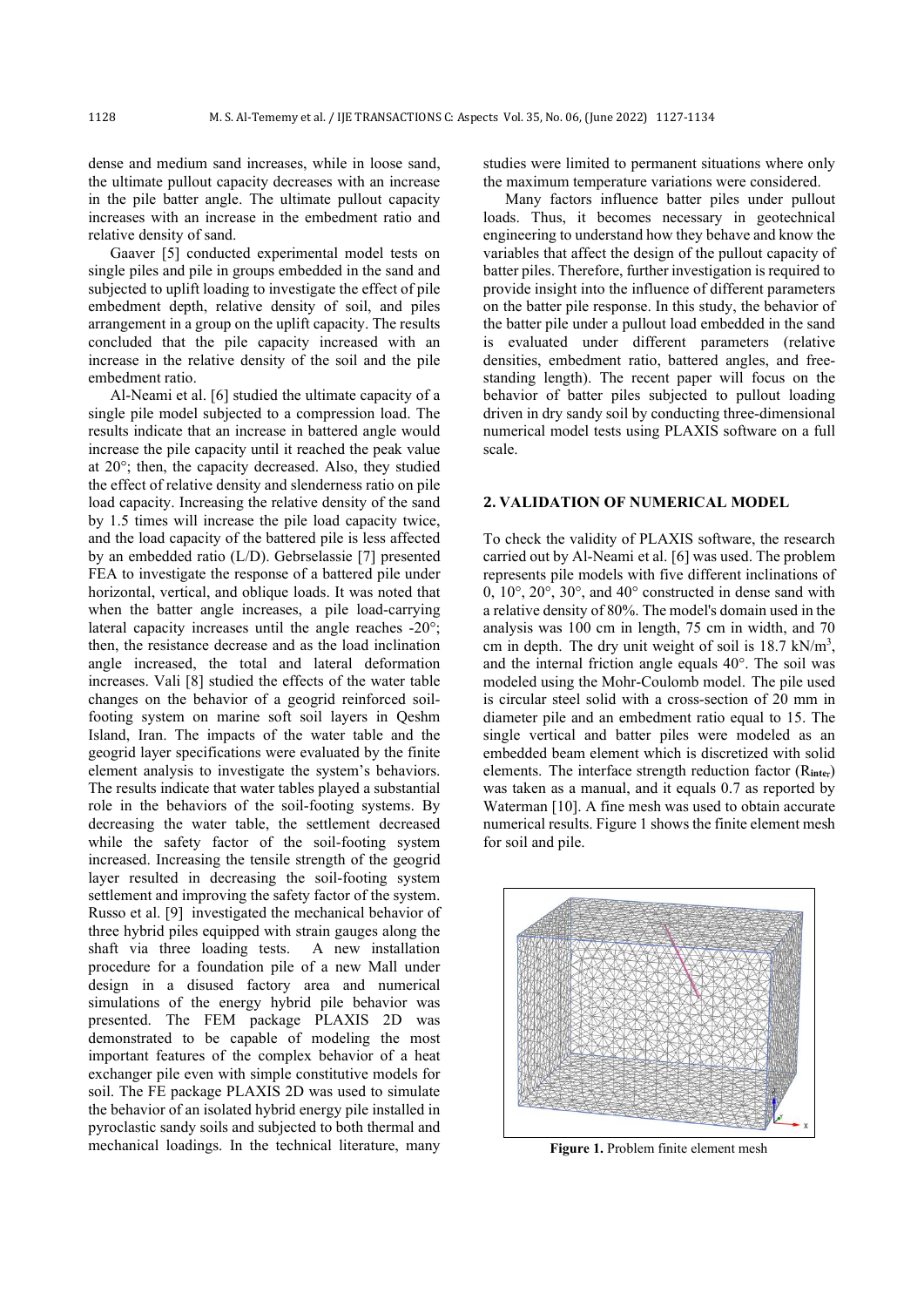The load-settlement curves estimated from the numerical model compared with the experimental results of Al-Neami et al [6] as shown in Figure 2 . PLAXIS-3D analysis resulted in excellent agreement with the experimental results.

## **3. PARAMETRIC STUDY**

**3. 1. Method of Analysis** The pullout capacity of a battered pile is predicated by using PLAXIS 3D software that works on the finite element approach. PLAXIS 3D software is a 3D finite-element analysis program for the nonlinear properties of soil and rock and soil-structure interaction problems. In this studying, the loading is applied axially through a prescribed displacement equal to 0.1D, (where D diameter of the pile) instead of applying the axial load for a better comparison of the results.

**3. 2. Soil Modeling** The properties of the sand used in this analysis are taken directly from laboratory tests carried out by Al-Neami et al. [6]. The soil is assumed to obey the advanced Mohr-Coulomb yield criterion. The soil properties used are listed in Table 1.



**Figure 2.** Validation of the result obtained from PLAXIS-3D and Al-Neami et al. [6]

**TABLE 1.** Properties of soil

**Dense** 

| <b>Parameters</b>                               | Unit | Loose<br>sand | Medium<br>sand |
|-------------------------------------------------|------|---------------|----------------|
| the contract of the contract of the contract of |      |               |                |

| .             | sand  | sand  | sand  |
|---------------|-------|-------|-------|
| $\frac{0}{0}$ | 40    | 60    |       |
| $kN/m^3$      | 17.3  | 18    | 18.7  |
| $\circ$       | 33    | 37    | 40    |
| $\circ$       | 3     | 7     | 10    |
| $kN/m^2$      | 10000 | 20000 | 30000 |
|               | 0.15  | 0.2   | 0.25  |
|               |       |       |       |

\*assumed values from Budhu [11].

**3. 3. Pile Modeling** The pile used in this study is a circular pipe with a 0.4 m diameter, and the corresponding lengths are 10, 20, and 30 m. The pile has been modeled as elastic; where the elastic model describes the pile material. The pipe pile is modeled as closed-ended from top and bottom. The strength reduction factor R<sub>inter</sub> is assumed to be 0.7 based on the interaction between steel and sand, which ranges from (0.6 - 0.7) depending on the surface roughness of the pile Waterman [10]. The input parameters of the pile in PLAXIS 3D analysis are listed in Table 2.

**3. 4. Geometry and Boundary Conditions** The testing box geometry was constructed by dimensions of 60 m x 60 m in the x-axis and y-axis. The soil layer's top boundary is at a depth of z equals zero, while the soil layer's bottom boundary is at a depth of  $z = 40$  m, then the soil characteristics were identified as the soil block. The simulation is performed under drained conditions where the phreatic level is kept at the bottom of the soil.

## **4. MESH GENERATION**

Mesh is a term used to describe a collection of finite elements. PLAXIS allows for a fully automatic generation of finite element mesh. So to acquire precise numerical results, the mesh should be fine enough. Extremely fine meshes must be avoided because they would result in excessive calculation. To perform the finite element computations in this numerical study; the geometry of the model was divided into the numbers of finite elements to be fully defined. The soil elements of the 3D-finite element mesh are the 10-node tetrahedral elements. Figure 3 shows the soil model, pile geometry, and mesh generated in PLAXIS 3D.

## **5. RESULT AND DISCUSSION**

**5. 1. Single Pile Load-Displacement Curve**  The ultimate axial pullout load of vertical and batter pile was obtained from load-displacement curves. The

| TABLE 2. Properties of the pile |                   |            |  |  |  |
|---------------------------------|-------------------|------------|--|--|--|
| <b>Parameters</b>               | Unit              | Value      |  |  |  |
| Material type                   | -                 | Steel      |  |  |  |
| Diameter, D.                    | m                 | 0.4        |  |  |  |
| Wall thickness, t               | m                 | 0.01       |  |  |  |
| Unit weight,                    | $kN/m^3$          | 78         |  |  |  |
| Young's modulus, E              | kN/m <sup>2</sup> | $200x10^6$ |  |  |  |
| Poisson's ratio                 |                   | 0.3        |  |  |  |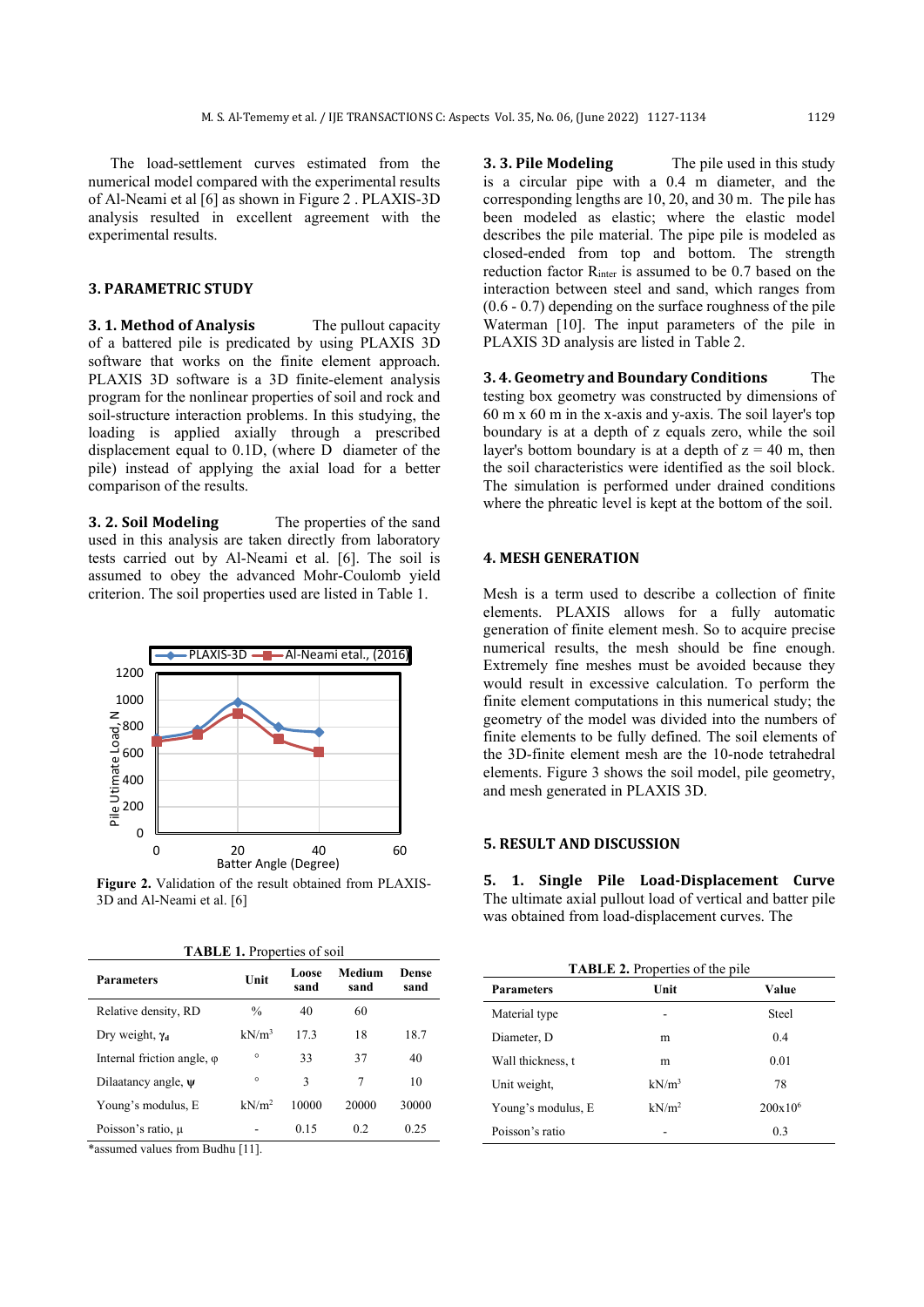

**Figure 3.** 3D FE mesh for soil and pile

ultimate pullout capacity of the pile is obtained from the load-displacement curve as 10% D (Where D is the pile diameter). Figures 4-6 show the axial pullout load versus displacement for piles having different L/D ratios for different batter angles in soil with different relative densities.

**5. 2. Effect of Pile Batter Angle** The effect of battered angle  $(\alpha)$  on the ultimate pullout load capacity is investigated through a selection of vertical and inclined piles with angles (10°, 20°, 30°, 40°) installed in the





**Figure 4.** Load-displacement curve for vertical and batter pile under different embedment ratio in loose sand RD = 40%



**Figure 5.** Load-displacement curve for vertical and batter pile under different embedment ratio in medium sand RD = 60%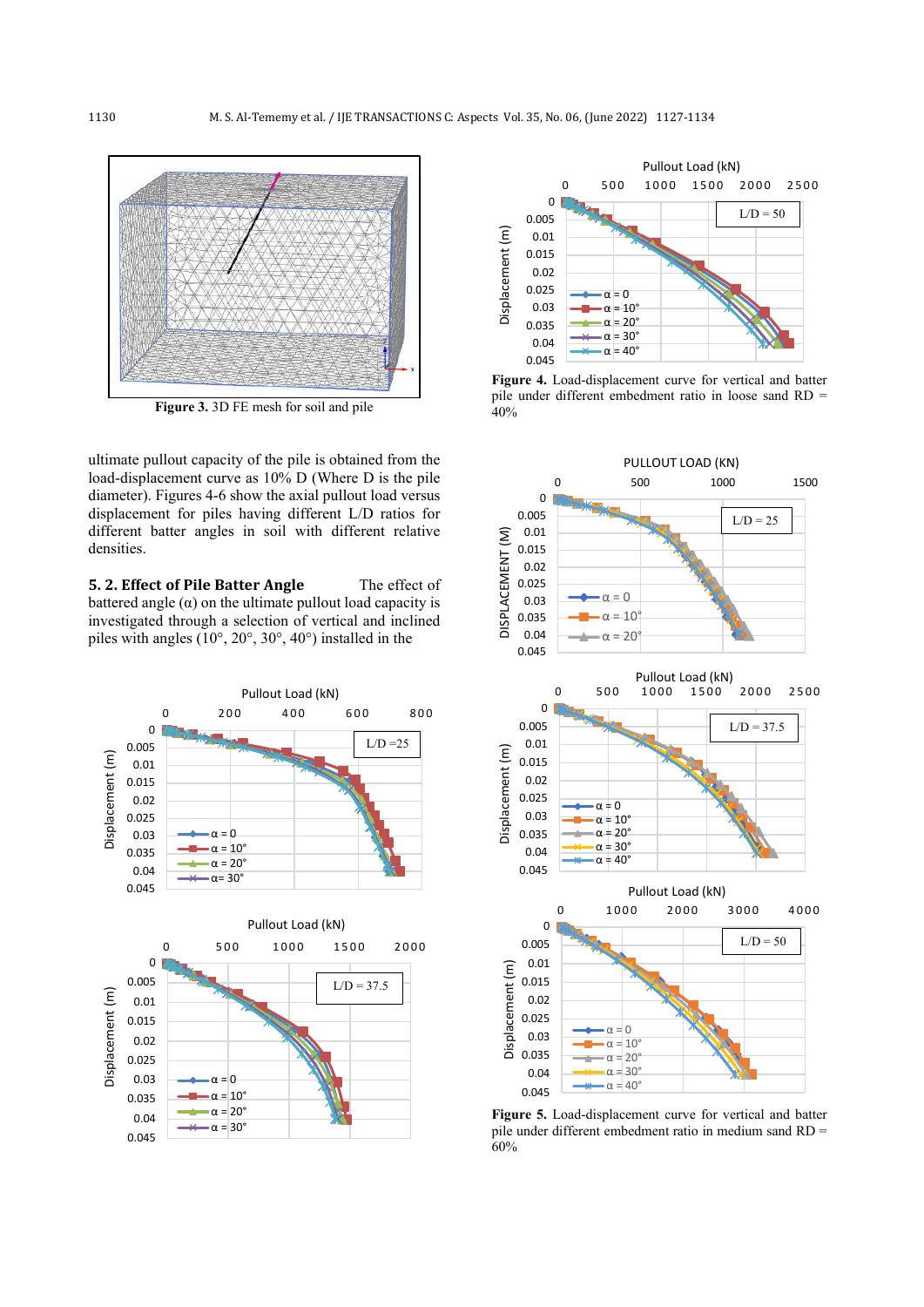

**Figure 6.** Load-displacement curve for vertical and batter pile under different embedment ratio in dense sand RD = 80%

loose, medium, and dense sand with different embedment ratio (L/D) equals 25, 37.5, and 50. Figure 7 shows the variation of the ultimate pullout load with batter angle. It is seen that the ultimate pullout load capacity increases with an increase in batter angle, reaches its maximum value, and then decreases. For piles constructed in loose sand,  $RD = 40\%$  maximum value is attained at batter angle equal to 10° for all L/D ratios, and it is about 2.6 to 4.5 % higher than that of the vertical pile. For piles constructed in medium and dense sand, the increasing of battered angles increases the pile load capacity until the maximum value is attained at angle 20°, after which the resistance decreases for L/D ratio equal to 25 and 37.5. The increased percentage of the battered pile at 20°

ranges between (3.08-6.67) % higher than that of the vertical piles. Results obtained were close to the finding of Nazir and Nasr [4].

**5. 3. Effect of Pile Embedment Ratio** Three different L/D ratios (25, 37.5, and 50) were used to study the effect of the pile embedment ratio of vertical and batter piles. Figure 8 gives the relationship between the ultimate pull out capacity and pile embedment ratios L/D with different batter angles at 40%, 60%, and 80% relative densities. The embedment ratio has a major



**Figure 7.** Ultimate pullout load capacity variation with batter angle under different embedment ratios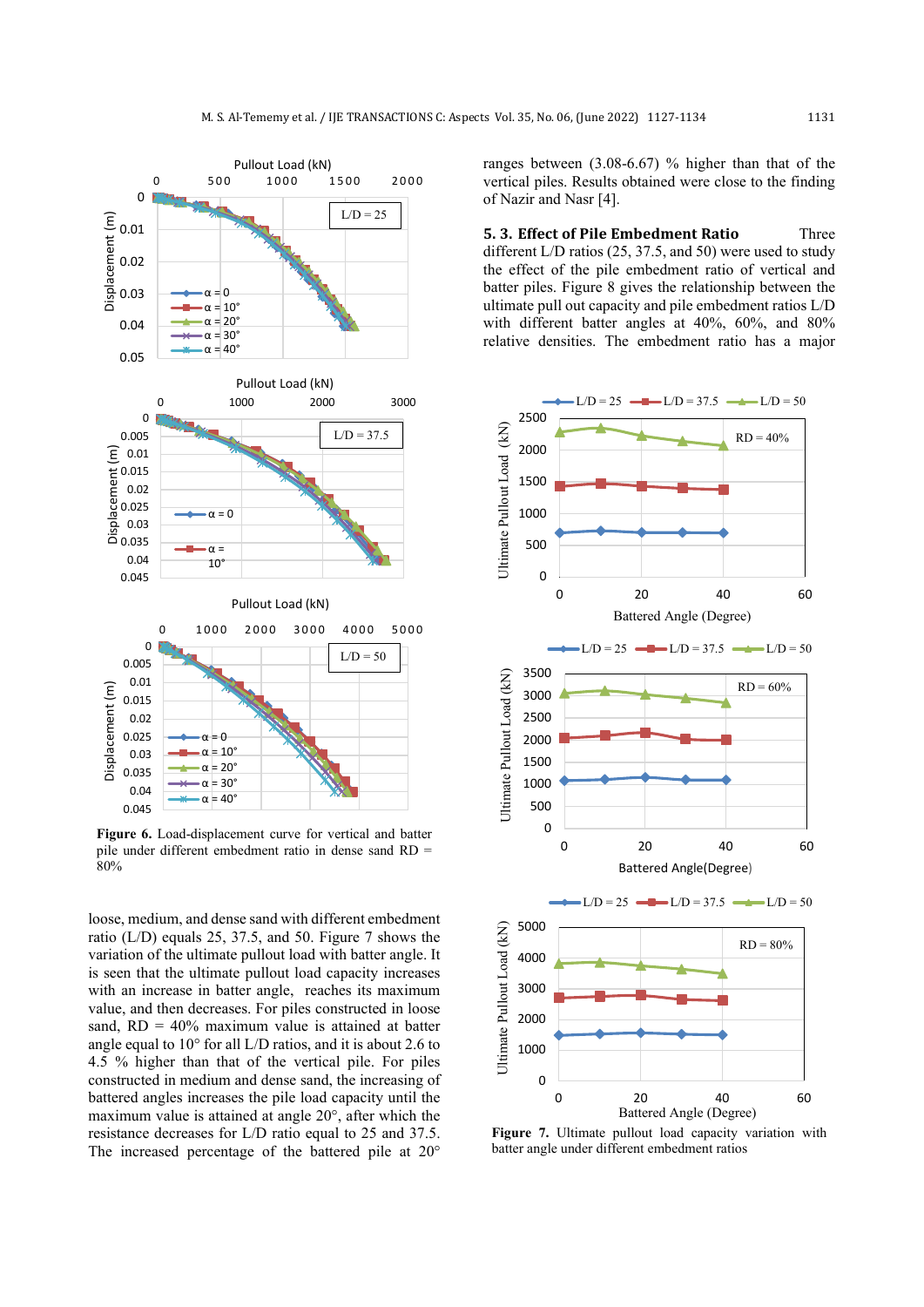influence on a single pile's ultimate pull out load capacity. Results obtained were close to the finding of Gaaver's [5].

**5. 4. Effect of Relative Density of Sand Figure** 9 shows the ultimate pull out load capacity variation with a batter angle for different sand densities. The figure confirmed that an increase in the relative density improves the ultimate pull out load capacity of vertical and batter piles for all L/D values.

When the relative density of sand increases from 40% to 60%, the ultimate pulls out load capacity increases by



**Figure 8.** Ultimate pullout load capacity with length to diameter ratio under different batter angles



**Figure 9.** Ultimate pullout load capacity variation with batter angle under different relative densities

about 34-56% for vertical pile and 36-64% for battered pile at angle 20°. When the relative density of sand increases from 40% to 80%, the ultimate pulls out load capacity improves by 67-112% for vertical piles, and 68- 122% for batter piles at an angle of 20°. When relative density increases, the angle of friction between the soil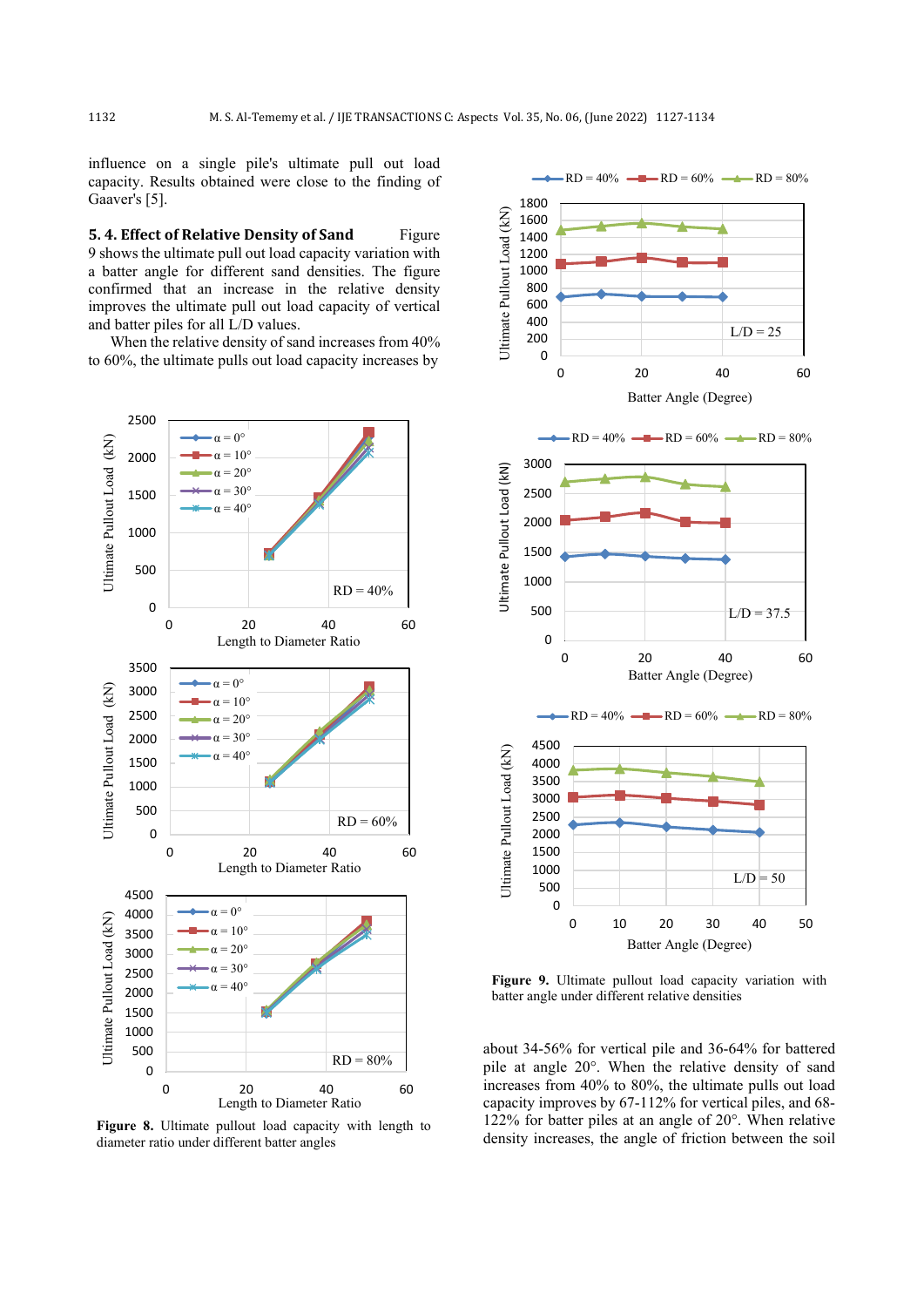and pile increases, and thus, the effective stress and skin friction also increase. These results are conjugated with Al-Neami et al. [6] results.

**5. 5. Effect of Free-Standing Length** Freestanding of the pile (unsupported pile length) is the pile height above the ground level, in which the pile cap doesn't in contact with the underlying soil. The effect of free-standing length e on the ultimate pull out load capacity has been studied for single vertical and batter piles. PLAXIS 3D model has built for the sandy soil of 80% relative density; the pile length has kept a constant and equal to 15m, while the free-standing length was varied ( $e = 0.0$ , 10 cm, and 20 cm) as shown in Figure 10.

Figure 11 shows the ultimate pull out load capacity variation with the free-standing length for different batter pile angles.

It can be found that the vertical pile at zero freestanding has a higher ultimate pull out load capacity, while for batter piles, the pull out load is the highest at the batter angle of  $20^{\circ}$  and the free-standing length is zero. After which, the pull out load starts decreasing with an increase in the free-standing length. When the angle of inclination reaches more than  $20^{\circ}$  (30° or 40°), it can be noticed that the pull out load decreases at zero freestanding, and when the (e) increases to 0.1 m, the pull out load increases, then it shows a slight decrease at 10cm e.



**Figure 10.** Free-standing length, e.



**Figure 11.** Variation of ultimate pull-out load capacity with free-standing length,  $RD = 80\%$ 

This behavior is attributed to the surrounding soil that will provide sufficient support to the embedded pile. Therefore, the free-standing slightly affects ultimate pull out load capacity due to mobilizing the skin friction.

# **6. CONCLUSION**

This research implicated a 3D FEA to study the influence of several parameters affecting the pullout capacity of battered piles. The overall results may be ordered as follows:

- 1. The ultimate pullout load capacity of a single battered pile increases with an increase in batter angle α, reaches its maximum value, and then decreases. The maximum value of ultimate pullout load capacity corresponds to batter angle α, dependent on the relative density of soil and the length to diameter ratio L/D of the pile.
- 2. For piles constructed in loose sand, the batter angle that equal to  $10^{\circ}$  has the highest pullout load capacity for all L/D ratios, and it is about 2.6 to 4.5 % higher than that of the vertical pile
- 3. In medium and dense sand with a slenderness ratio equal to 25 and 37.5, the ultimate pullout load value is at a battered angle of 20°. While for batter pile with L/D equal to 50, the ultimate value is at 10°.
- 4. The increse in the ultimate pullout load capacity with increasing the pile inclination angle has occurred as a result of the interfacial bonding effect due to the increase of the friction angle between the pile shaft and surrounding soil.
- 5. The slenderness ratio influences the ultimate pullout load resistance of vertical and battered piles; the increase of ultimate uplift capacity when L/D increased from 25 to 50 was approximately doubled.
- 6. The ultimate pullout capacity of vertical pile bent in loose sand was increased about 227% when the L/D was increased from 25 to 50, while in dense sand, the increase in ultimate pullout capacity was 157%.
- The increase in ultimate pullout capacity with an increased L/D ratio is due to the increase in the skin friction resistance between the soil and the pile; when the slenderness ratio increases, the shaft resistance increases. The increase in the shaft resistance is due to the increase in the overburden pressure with the slenderness ratio generates the horizontal earth pressure that acts as a normal force on the pile shaft.
- 8. The relative density has an impact on the ultimate resistance pullout load capacity of vertical and battered piles. When the relative density of sand increases from 40 % to 60%, the ultimate pullout capacity increases by about 34-56% for vertical pile and 36-64% for battered pile at an angle of 20°.